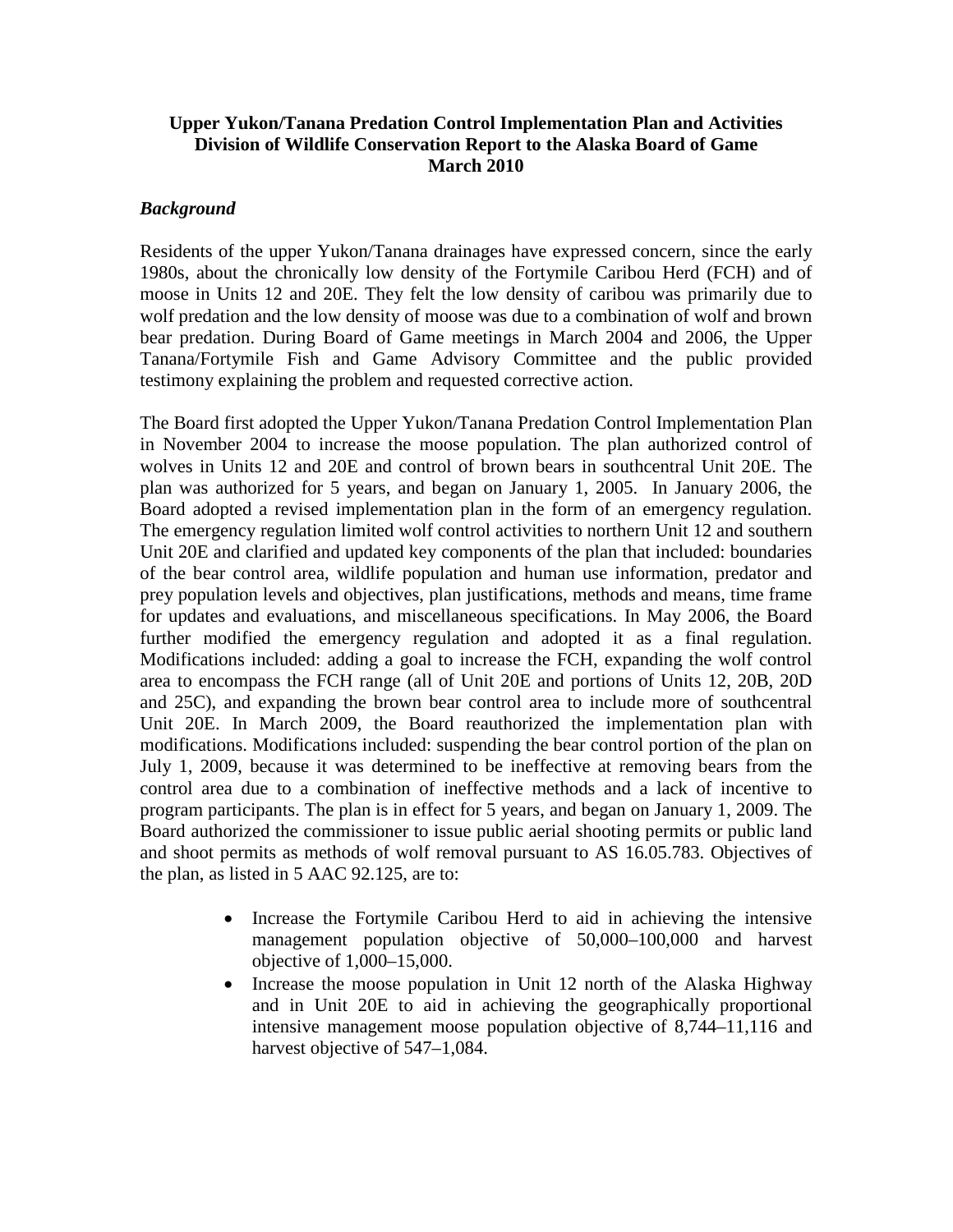#### *Plan Implementation Activities*

#### 2008–2009 CONTROL PROGRAM

We conducted control activities during regulatory year (RY) 2008 under authority of the wolf and brown bear control program adopted by the Board in November 2004 and modified in January 2006 (regulatory year begins on July 1 and ends June 30, e.g., RY08 = July 1, 2008–June 30, 2009).

*Wolf Control.* We conducted wolf control activities in: that portion of Unit 12 north of the Alaska Highway; that portion of Unit 20D within the Goodpaster River drainage upstream from and including the South Fork Goodpaster River drainage, and within the Healy River, and the Billy and Sand creek drainages; that portion of Unit 20B within the Salcha River drainage upstream from and including the Goose Creek drainage, and within the Middle Fork of the Chena River drainage; all of Unit 20E; and that portion of Unit 25C within the Birch Creek drainage upstream from the Steese Highway bridge, and within the area draining into the south and west bank of the Yukon River upstream from the community of Circle. We received 73 applications for public wolf control permits and issued 53 permits (25 pilots, 28 gunners). The control program was in effect during October 6, 2008–April 30, 2009. Permittees were allowed to take wolves using aerial shooting or land and shoot methods. They took 49 wolves, and an additional 87 and 84 wolves were taken by hunters and trappers and Department of Fish and Game personnel in helicopters, respectively (Table 1). We were unable to reduce the population to 88–103 wolves, as specified in the predator control implementation plan adopted by the Board in May 2006 and reauthorized in March of 2009.

| Regulatory                 | Hunting and             | Wolf                | F&G Helicopter | Total |
|----------------------------|-------------------------|---------------------|----------------|-------|
| Year                       | <b>Trapping Harvest</b> | <b>Control Take</b> | Take           | Kill  |
| 2001-2002                  | 50                      |                     |                | 50    |
| 2002-2003                  | 65                      |                     |                | 65    |
| 2003-2004                  | 56                      |                     |                | 56    |
| 2004-2005                  | 75                      | 58                  |                | 133   |
| 2005-2006                  | 69                      | 17                  |                | 86    |
| $2006 - 2007$ <sup>a</sup> | 80                      | 23                  |                | 103   |
| $2007 - 2008^a$            | 70                      | 27                  |                | 97    |
| $2008 - 2009^a$            | 87                      | 49                  | 84             | 220   |

Table 1. Wolf harvest and wolf control take in the Upper Yukon/Tanana Predator Control Area, RY01–RY08.

<sup>a</sup> Control area expanded to include all of the FCH range in Alaska.

*Brown Bear Control.* We conducted brown bear control activities in that portion of Unit 20E within the South Fork Fortymile River drainage upstream from and including the Butte Creek drainage, the Middle Fork Fortymile River drainage upstream from but not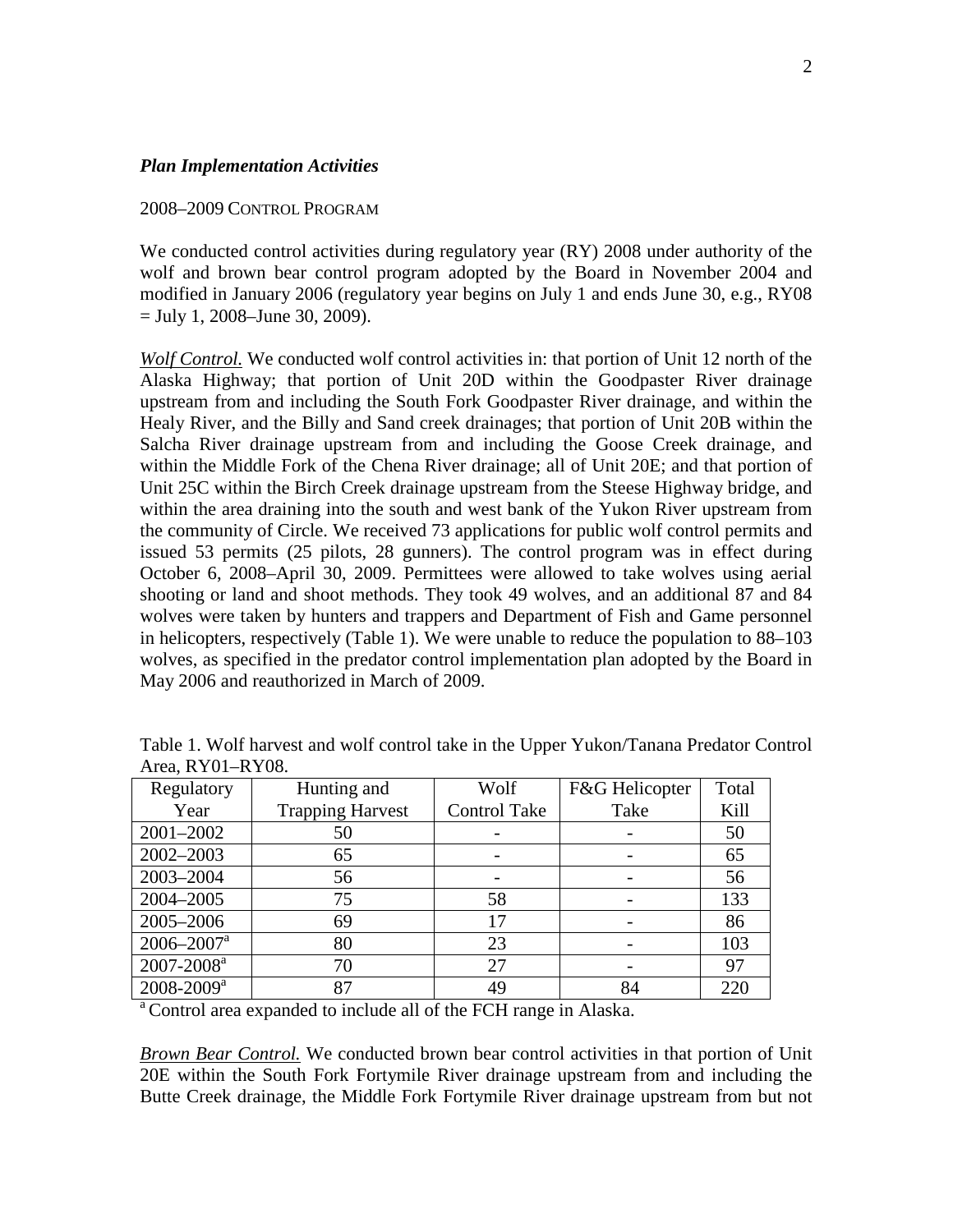including the Joseph Creek drainage, and the Sixtymile and North Ladue river drainages. We issued 44 control permits to the public, and registered 20 brown bear bait sites. The control program was in effect during August 1, 2008–June 30, 2009. Requirements and restrictions for the take of brown bears included in the Alaska Hunting Regulations applied to the permittees, except that permittees did not have an individual kill limit, they had the option to bait brown bears and take brown bears same-day-airborne at bait stations if the bait stations were registered with our Tok office. Permittees took 2 brown bears, and an additional 8 bears were taken by hunters (Table 2). Two bears were taken at bait sites. We were unable to reduce the population to 68 bears, as specified in the predator control implementation plan adopted by the Board in May 2006.

| Regulatory                 |         | <b>Brown Bear</b>   | Total |
|----------------------------|---------|---------------------|-------|
| Year                       | Hunting | <b>Control Take</b> | Kill  |
| 2001-2002                  |         |                     | 6     |
| 2002-2003                  |         |                     |       |
| 2003-2004                  |         |                     | 11    |
| 2004-2005                  | O       |                     | 10    |
| 2005-2006                  |         |                     | 10    |
| $2006 - 2007$ <sup>a</sup> |         |                     | 3     |
| $2007 - 2008$ <sup>a</sup> |         |                     | 11    |
| $2008 - 2009$ <sup>a</sup> |         |                     |       |

Table 2. Brown bear harvest and brown bear control take in the Upper Yukon/Tanana Predator Control Area, RY01–RY08.

<sup>a</sup> Control area expanded to include a larger portion of southcentral Unit 20E.

#### 2009–2010 CONTROL PROGRAM

We are conducting control activities during RY09 under authority of the wolf control program reauthorized by the Board in March 2009.

*Wolf Control.* We are conducting wolf control activities in: that portion of Unit 12 north of the Alaska Highway; that portion of Unit 20D within the Goodpaster River drainage upstream from and including the South Fork Goodpaster River drainage, and within the Healy River, and the Billy and Sand creek drainages; that portion of Unit 20B within the Salcha River drainage upstream from and including the Goose Creek drainage, and within the Middle Fork of the Chena River drainage; all of Unit 20E; and that portion of Unit 25C within the Birch Creek drainage upstream from the Steese Highway bridge, and within the area draining into the south and west bank of the Yukon River upstream from the community of Circle. We received 82 applications for public wolf control permits and issued 57 permits (25 pilots, 32 gunners). The control program will be in effect during October 27, 2009–April 30, 2010 or until the wolf population is reduced to the control objective of 88–103 specified in the predator control implementation plan reauthorized by the Board in March 2009. We estimate that 159–196 wolves will need to be taken to reach the upper end of the control objective. To date, 8 wolves have been taken by control permittees.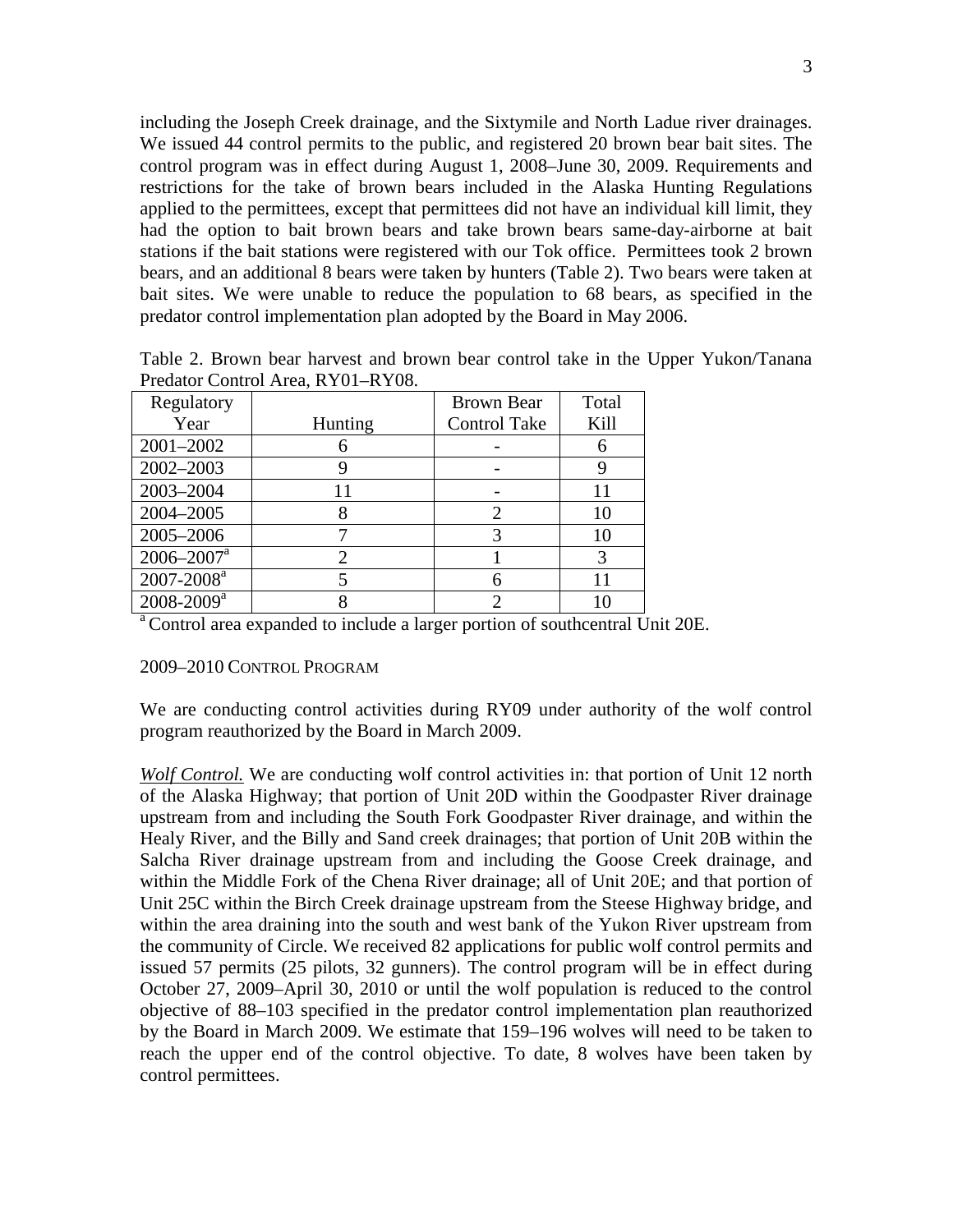*Brown Bear Control.* The bear control portion of the plan was suspended on July 1, 2009. No permits will be issued for bear control in RY09.

## *Status of Prey and Predator Populations*

## CARIBOU POPULATION

*Population Composition.* Fall surveys indicated there were an estimated 37, 33 and 34 calves per 100 cows in 2007, 2008 and 2009 respectively. Calves per 100 cows averaged 27 during the prior 5 years (fall, 2002–2006).

*Population Size.* Based on results from a photo census, the July 2009 minimum herd size was estimated at 46,509 caribou. The last successful photo census was completed on the herd in July of 2007, with 38,364 caribou counted. The next photo census is planned for June 2010. The May 2010 herd size is expected to show an increase over 2009, assuming normal to below normal late-winter mortality. Herd size remains below the intensive management objective of 50,000–100,000.

*Harvest.* Harvest is guided by the FCH Harvest Plan (2006–2012), which was developed by a coalition of fish and game advisory committees and the Eastern Interior Regional Subsistence Advisory Council in cooperation with Yukon First Nations, the Yukon government, US Bureau of Land Management and the Alaska Department of Fish and Game. The plan calls for continuing the present registration permit system with a conservative harvest rate of 2% or 850 animals to facilitate herd growth.

Average annual harvest during RY02–RY06 was 820. Harvest during RY07, RY08 and RY09 was 1,011, 893 and 1,080 respectively. Based on our current population estimate and using guidelines in the FCH Harvest Plan, the harvest quota for RY10 will be approximately 850 caribou. The harvest quota is below the intensive management objective of 1,000–15,000 caribou.

## MOOSE POPULATION

*Population Composition.* Since the beginning of the control program in January of 2005, we conducted surveys in a  $4,630\text{mi}^2$  area of southern Unit 20E during each fall (2005 – 2008). In this area, the estimated calves per 100 cows were 23, 31, 26, and 30 and yearling bulls per 100 cows 11, 6, 11, and 16 during each of these years respectively. During fall 2000–2004, calves and yearling bulls per 100 cows averaged 18 and 9, respectively. Additional surveys are planned during fall 2010. Current data suggests the proportion of young moose may be increasing in a portion of southern Unit 20E where the wolf population was reduced by  $>70\%$  of the precontrol fall population level during 2005–2009.

*Population Size.* We estimated the moose population size in Unit 12 north of the Alaska Highway and Unit 20E at 2,600–4,300 in 2004, 3,400–5,100 in 2005, 4,000–5,900 in 2006, 4,000–6,100 in 2007, 3,900–5,500 in 2008 and 4,700–6,600 in 2009. These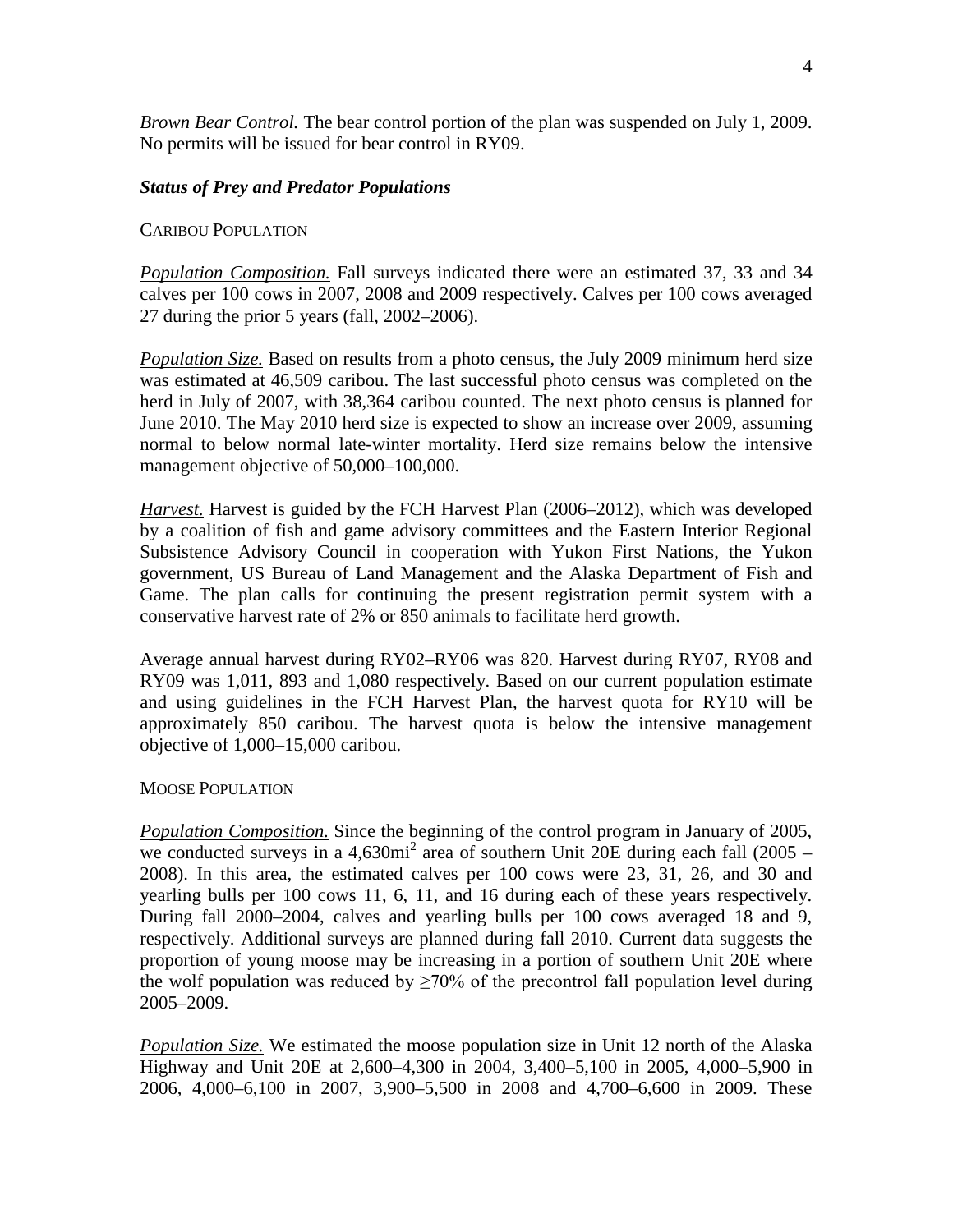estimates were based on extrapolations from fall surveys conducted in a  $4,630$  mi<sup>2</sup> area of southern Unit 20E during 2004–2009 and surveys conducted within a 1,200  $\text{mi}^2$  area of the Yukon Charley Rivers Preserve in northern Unit 20E in 2003 and 2006. Additional surveys are planned for fall 2010. The current population is well below the intensive management objective of 8,744–11,116 and is likely stable in the overall area. However, current data suggests the population may be increasing within a portion of southern Unit 20E where the wolf population has been reduced by  $\geq 70\%$  of the precontrol fall population level during 2005–2009.

*Harvest.* Average harvest of moose in Unit 12 north of the Alaska Highway and in Unit 20E during RY02–RY06 was 142. Harvest during RY07, RY08 and RY09 was 151, 189 and 180 respectively. Based on current 2009 estimates of recruitment and a 4% harvest rate of bulls only, the harvestable surplus was 188-264, well below the intensive management harvest objective of  $547-1,084$ .

## WOLF POPULATION

*Population Size.* We estimated the pre-control population in the current wolf control area during fall 2004 was 350–410 in 50–70 packs or approximately  $18-2$  wolves/1000 mi<sup>2</sup>. This estimate was based on department wolf surveys, wolf research in interior Alaska and Yukon, anecdotal observations, trapper and hunter interviews, and sealing records.

During RY04, wolves were reduced due to predation control activities and hunter and trapper harvest. We estimated the fall 2005 population in the current wolf control area was 300–375 wolves in 50–70 packs (approximately 16–19 wolves/1,000 mi<sup>2</sup>). This estimate was based on information from wolf research in Interior Alaska and Yukon, wolf control permittee reports, our observations, and sealing records.

During RY05, RY06 and RY07, additional wolves were taken by wolf control permittees, hunters and trappers. Using our PredPrey model, we estimated the fall 2006, 2007, 2008 and 2009 wolf population in the current wolf control area at 300–425, 366-398, 393-431 and 262-299 wolves respectively. The model uses the relationship between spring wolf, moose and caribou population size to predict a likely growth rate for the wolf population to fall. Mathematical equations which define model functions were taken from published predator-prey studies conducted across North America.

*Harvest.* Hunting and trapping harvest of wolves in the current control area during RY 01–RY08 averaged 69 annually (Table 1). An additional 58, 17, 23, 27 and 49 wolves were taken in the wolf control program during RY04–RY08, respectively. In March 2009, helicopters were used by Department staff to take 84 more wolves to bring the total number of wolves taken from the control area to 220 in RY08.

## BROWN BEAR POPULATION

*Population Size.* In June 2004 we estimated the pre-control brown bear population within the current brown bear control area was 170 bears. The estimate was based on